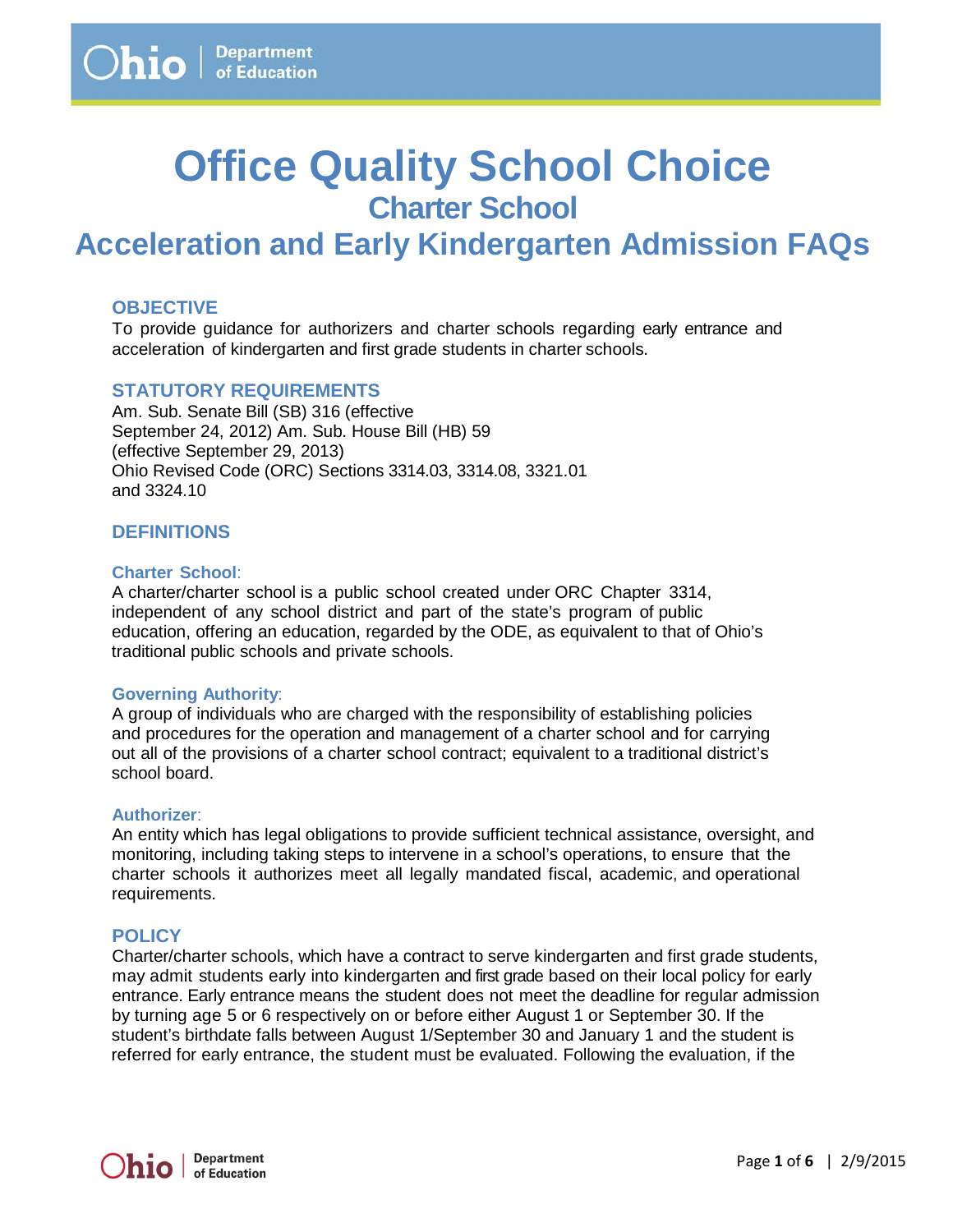student meets the criteria established by the governing authority's adopted Early Entrance policy, the student is eligible for early admission.

The student may also be granted early admission into kindergarten if:

- the student's birthday falls on or after January 1
- the student is assessed per the *Iowa Acceleration Scale Third Edition*
- meets the eligibility criteria as determined by the Acceleration Evaluation Committee in accordance with the governing authority's adopted and the Ohio Department of Education (ODE) approved Early Entrance Student Acceleration Policy for Advanced Learners, and
- the district's Early Entrance Policy.

# **GUIDANCE**

A student applying for regular admission to kindergarten or the first grade, who turns 5 or 6 years old respectively on or before August 1 or September 30 (whichever date is selected per the local decision) should be admitted to kindergarten or the first grade.

Ohio's early entrance to kindergarten and first grade acceleration statutes apply to traditional public schools, charter schools and chartered non-public schools, which serve kindergarten and 1<sup>st</sup> grade students.

- Charter/charter schools, which serve kindergarten and first grade students, are subject to ORC 3321.01.
- ORC 3324.10 is a requirement for charter/charter schools which serve kindergarten and first grade students pursuant to ORC section 3321.01,
- Per ORC 3314.03(A)(2) charter schools determine, "The education program of the school, including the school's mission, the characteristics of the students the school is expected to attract, the ages and grades of students, and the focus of the curriculum."

Ohio's early entrance to kindergarten statute applies to charter schools, which serve kindergarten students, a charter school is **not required to accept children until they are five years old,** if the language in their contract states the minimum age served by the charter school is five years old.

If a charter school's contract designates age five as the minimum age in their contract, the school is not compelled to comply with developing an the Early Entrance policy by admitting students who are younger than 5, however, they cannot enroll or be funded for students entering kindergarten who are younger than 5 years old under the regular admission policy.

A charter school that has language in the contract stating the minimum age served is 5 years old, may enroll kindergarten students who turn 5 years old by August 1st or September 30th, based on their local policy.

A charter school that has adopted an Early Entrance Student Policy for Advanced Learners may enroll and be funded for students who are 5 years old for kindergarten or 6 years old for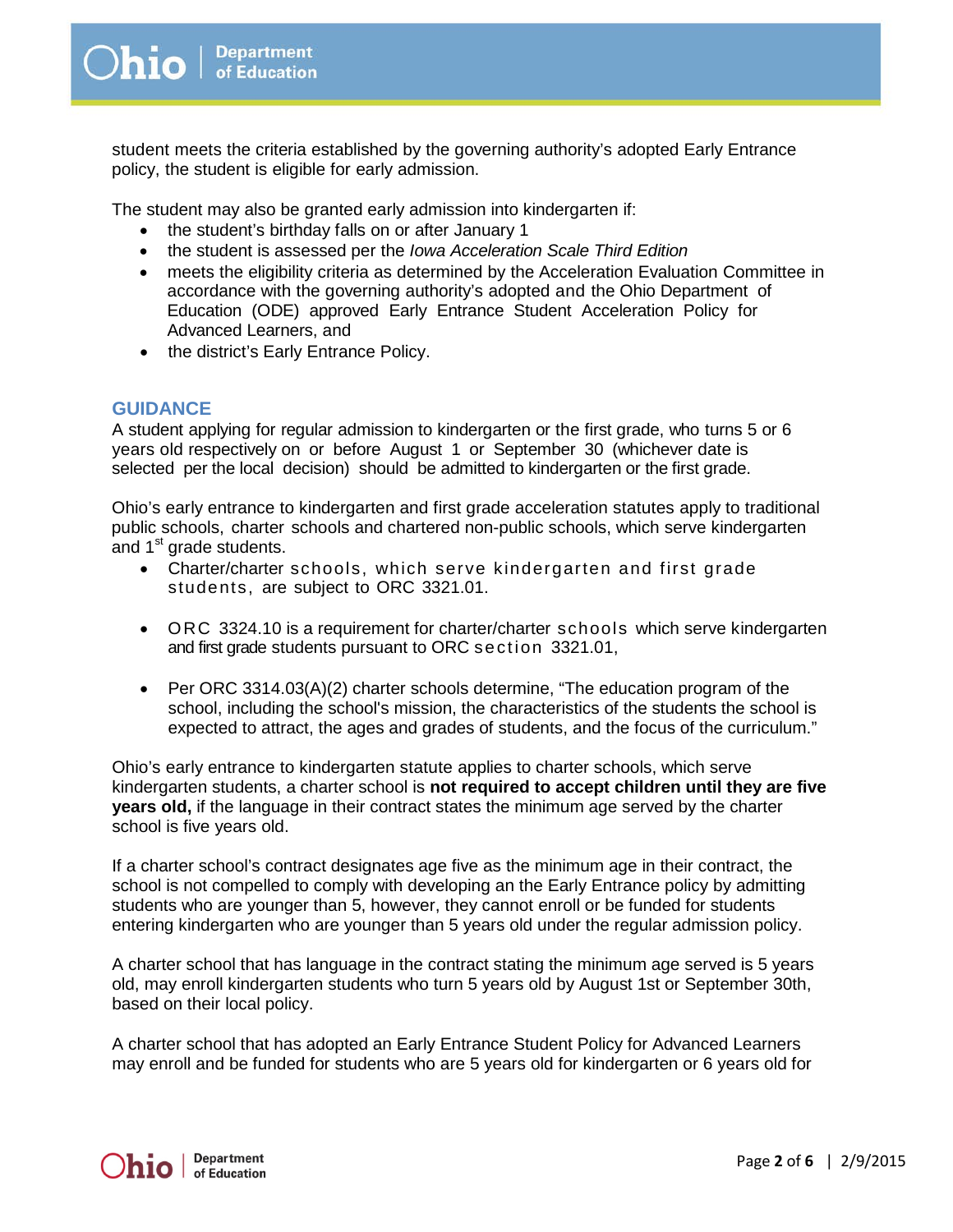the first grade, after September 30th, but before January 1st.

A charter school whose contact states that the school only accepts students turning five after Sept 1st, but before Jan  $1<sup>st</sup>$ , is only required to adopt a local early entrance policy to receive funding.

For a charter school to receive funding for students under 5 years old, the charter school must adopt an ODE- Early Entrance Student Policy for Advanced Learners, even if the student meets the criteria under the local policy.

For a charter school that has a contract which only accepts students turning 5 years old after Sept 1 and after Jan 1 to receive funding, it must adopt a local early entrance policy and an ODE- approved Early Entrance Student Acceleration Policy for Advanced Learners.

A charter school may enroll and be funded for students who turn 5 years old after January 1, if the school has adopted an Early Entrance Student Policy for Advanced Learners policy that has been approved by ODE.

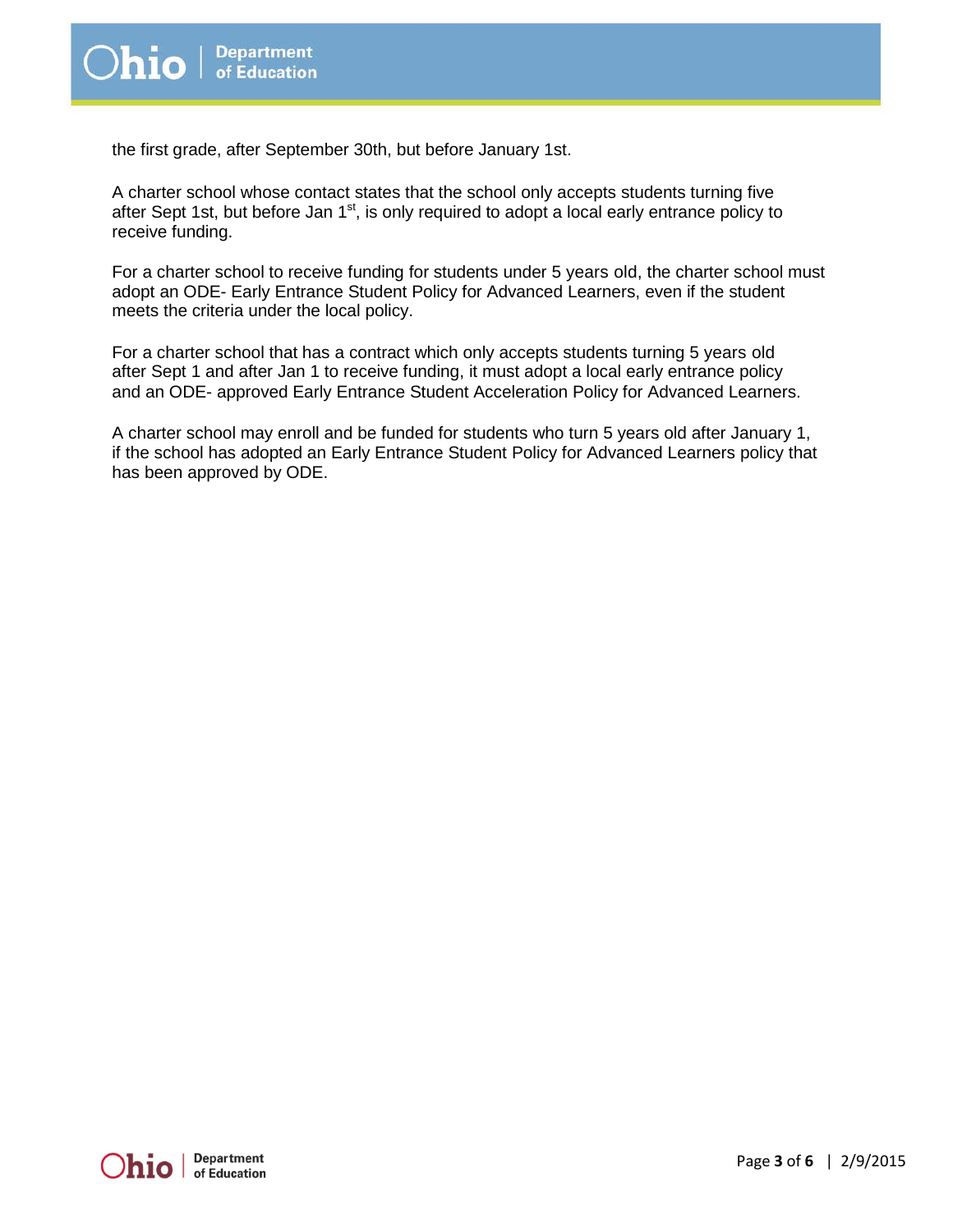

**school, no school board of education of a school district to which the student transfers shall deny that student admission based on the student's age. ORC Section 3321.01 (A)(4)**

**Department**  $\sum_{\text{in}}$   $\sum_{\text{of Education}}$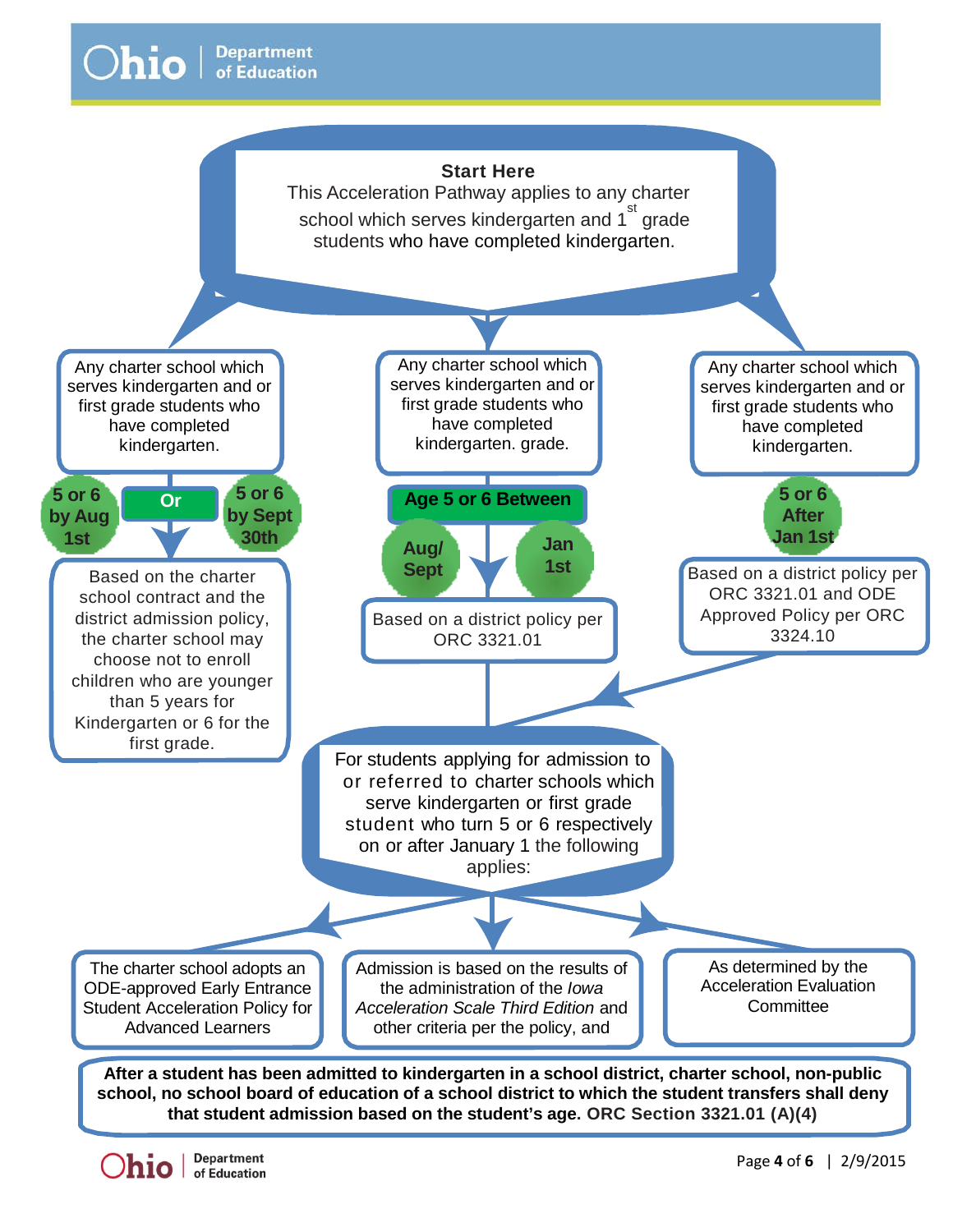# **Frequently Asked Questions**

1. What must be included in a district admissions policy per section 3321 of the Revised Code?

**Answer:** The local policy must include a requirement for a student to be evaluated for early admission per ORC 3321.01 when a child is referred by the child's parent or guardian, an educator employed by the district, a preschool educator who knows the child, or a pediatrician or psychologist who knows the child. If the child will not be 5 or 6 years of age by prior to January, the child shall be admitted only in accordance with the district's acceleration policy adopted per section 3324 of the Revised Code. The district's acceleration policy must be adopted pursuant to section 3314.10 of the Revised Code.

2. Must a charter school adopt an Early Entrance Student Acceleration Policy for Advanced Learners?

**Answer:** No, if age 5 is the school's minimum age per its contract, students cannot be enrolled in and or funded for kindergarten prior to age 5 under the regular admission dates of either August 1 or September 30 (whichever is selected), unless the school has a formal ODEapproved Early Entrance Student Acceleration Policy for Advanced Learners, even if the student qualifies under the local policy.

3. Can a charter school receive funding for a child who enrolls early into kindergarten?

**Answer:** Yes, if the requirements of ORC 3321.01 are met, students who turn age 5 after September 30, but before January 1 can be enrolled under their local governing authority's approved Early Entrance Policy. Students, who turn age 5, after January 1, can be enrolled provided they meet the criteria under the ODE-approved Early Entrance Student Acceleration Policy for Advanced Learners. Charter schools may receive funding for students determined eligible through a typical or accelerated enrollment process. The charter school will receive funding for the time the student is enrolled in the charter school.

4. If a parent applies to enroll their child who does not meet the age criteria for regular entrance to kindergarten or first grade, but does meet the age criteria for early entrance, must the school assess the child for early entrance?

**Answer:** If the child turns 5 or 6 years old after September 30 but before January 1, the school's governing authority's local Early Entrance policy applies. If the child turns 5 or 6 years old on or after January 1 and a parent, charter school educator, pediatrician, psychologist or preschool teacher makes a formal referral, the school *must* assess the child per criteria described in their ODE-approved Early Entrance Student Acceleration Policy for Advanced Learners, pursuant to ORC, section 3324.10, which includes the student being assessed per the *Iowa Acceleration Scale Third Edition* and then meeting the eligibility criteria as determined by the Acceleration Evaluation Committee.

5. What assessment tool should the charter school use to assess students for